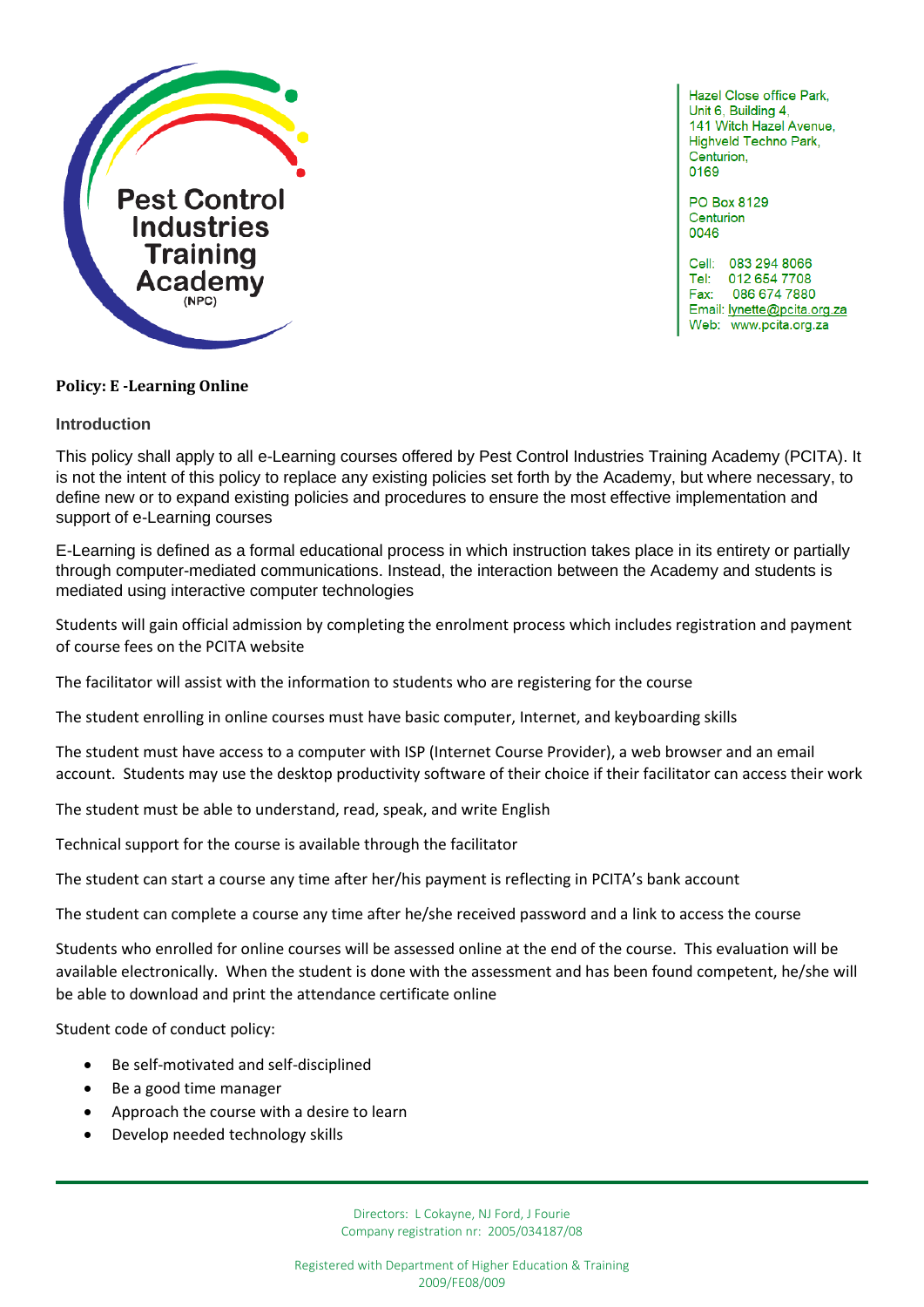This website is operated by PCITA (Pest Control Industries Training Academy) NPC. Throughout the site, the terms "we", "us" and "our" refer to PCITA. PCITA offers this website, including all information, tools, and courses available from this site to you, the user, conditioned upon your acceptance of all terms, conditions, policies and notices stated here

By visiting our site and/ or purchasing the course from us, you engage in our "Courses" and agree to be bound by the following terms and conditions ("Terms of Courses", "Terms"), including any additional terms and conditions and policies referenced herein and/or available by hyperlink. These Terms of Courses apply to all users of the site including, without limitation, users who are browsers, vendors, customers, students, merchants, and/ or contributors of content

Please read these Terms of Courses carefully before accessing or using our website. By accessing or using any part of the site, you agree to be bound by these Terms of Courses. If you do not agree to all the terms and conditions of this agreement, then you may not access the website or use any courses. If these Terms of Courses are considered an offer, acceptance is expressly limited to these Terms of Courses

You may not use our products for any illegal or unauthorized purpose nor may you, in the use of the Courses, violate any laws in your jurisdiction (including but not limited to copyright laws)

You must not transmit any worms or viruses or any code of a destructive nature

A breach or violation of any of the Terms will result in an immediate termination of your Course

# **GENERAL CONDITIONS**

We reserve the right to refuse attendance to a course to any person for any reason at any time

You understand that your content (not including credit card information), may be transferred unencrypted and involve (a) transmissions over various networks; and (b) changes to conform and adapt to technical requirements of connecting networks or devices. Credit card information is always encrypted during transfer over networks

You agree not to reproduce, duplicate, copy, sell, resell, or exploit any portion of the Course, use of the Course, or access to the Course or any contact on the website through which the course is provided, without express written permission by us

The headings used in this agreement are included for convenience only and will not limit or otherwise affect these Terms

## **ACCURACY, COMPLETENESS AND TIMELINESS OF INFORMATION**

We are not responsible if information made available on this site is not accurate, complete, or current. The material on this site is provided for general information only and should not be relied upon or used as the sole basis for making decisions without consulting primary, more accurate, more complete, or more timely sources of information. Any reliance on the material on this site is at your own risk

This site may contain certain historical information. Historical information, necessarily, is not current and is provided for your reference only. We reserve the right to modify the contents of this site at any time, but we have no obligation to update any information on our site. You agree that it is your responsibility to monitor changes to our site

> Directors: L Cokayne,NJ Ford , J Fourie Company registration nr: 2005/034187/08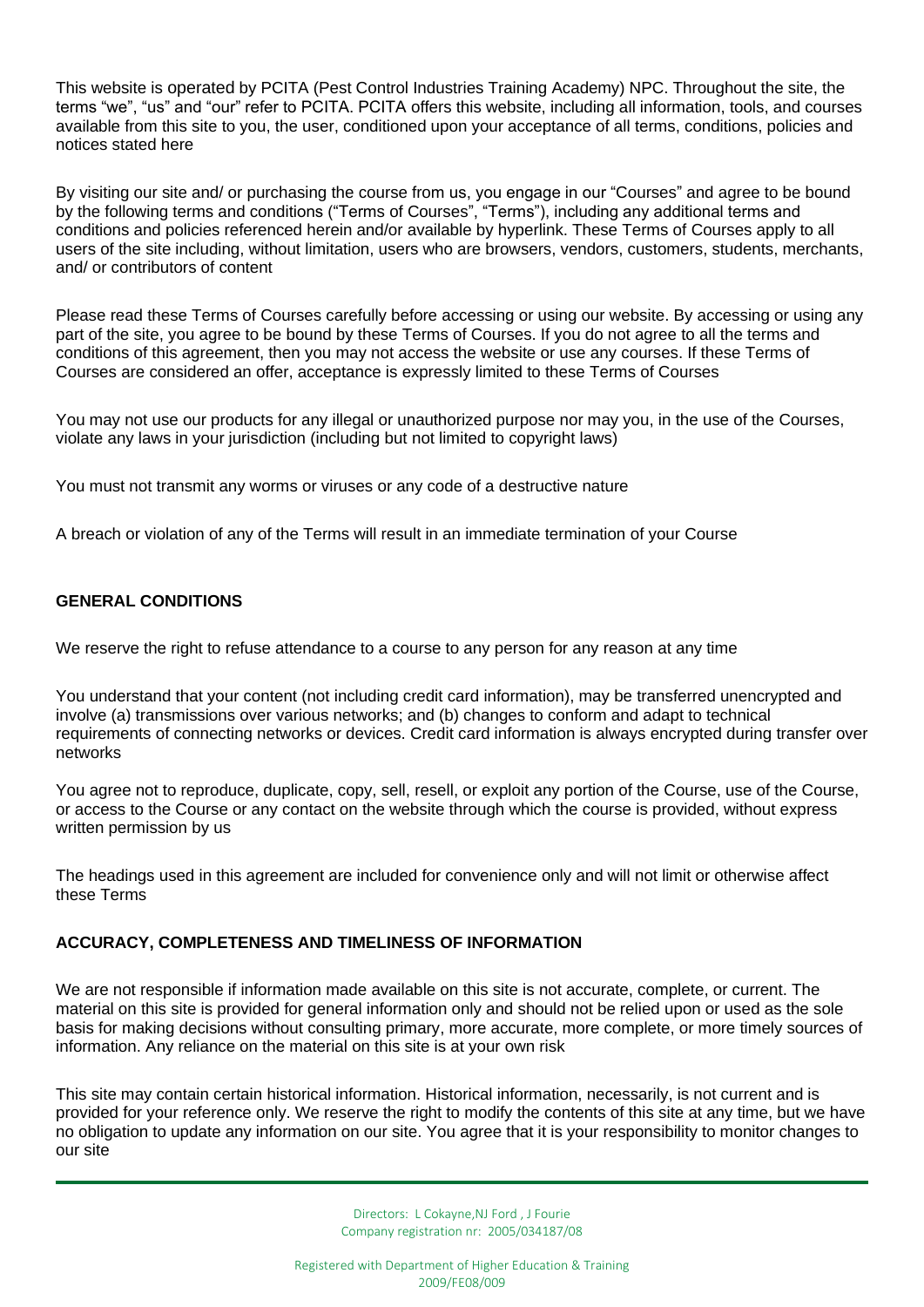## **MODIFICATIONS TO THE COURSE AND PRICES**

Prices for our courses are subject to change without notice

We reserve the right at any time to modify or discontinue the course (or any part or content thereof) without notice at any time

We shall not be liable to you or to any third-party for any modification, price change, suspension, or discontinuance of the course

We do not warrant that the quality of any courses, information, or other material purchased or obtained by you will meet your expectations

## **OPTIONAL TOOLS**

We may provide you with access to third-party tools over which we neither monitor nor have any control nor input

You acknowledge and agree that we provide access to such tools" as is" and "as available" without any warranties, representations, or conditions of any kind and without any endorsement. We shall have no liability whatsoever arising from or relating to your use of optional third-party tools Any use by you of optional tools offered through the site is entirely at your own risk and discretion and you should ensure that you are familiar with and approve of the terms on which tools are provided by the relevant third-party provider(s)

We may also, in the future, offer new courses and/or features through the website (including, the release of new tools and resources). Such new features and/or courses shall also be subject to these Terms of Course

#### **USER COMMENTS, FEEDBACK AND OTHER SUBMISSIONS**

If, at our request, you send certain specific submissions (for example contest entries) or without a request from us you send creative ideas, suggestions, proposals, plans, or other materials, whether online, by email, by postal mail, or otherwise (collectively, 'comments'), you agree that we may, at any time, without restriction, edit, copy, publish, distribute, translate and otherwise use in any medium any comments that you forward to us. We are and shall be under no obligation (1) to maintain any comments in confidence; (2) to pay compensation for any comments; or (3) to respond to any comments. We may, but have no obligation to, monitor, edit or remove content that we determine in our sole discretion are unlawful, offensive, threatening, libelous, defamatory, pornographic, obscene, or otherwise objectionable or violates any party's intellectual property or these Terms of Course

#### **PERSONAL INFORMATION**

Your submission of personal information through the Academy is governed by our Privacy Policy

#### **ERRORS, INACCURACIES AND OMISSIONS**

Occasionally there may be information on our site or in the Course that contains typographical errors, inaccuracies or omissions that may relate to course descriptions, pricing, promotions, offers and availability. We reserve the right to correct any errors, inaccuracies, or omissions, and to change or update information or cancel orders if any information in the Course or on any related website is inaccurate at any time without prior notice (including after you have submitted your order)

> Directors: L Cokayne,NJ Ford , J Fourie Company registration nr: 2005/034187/08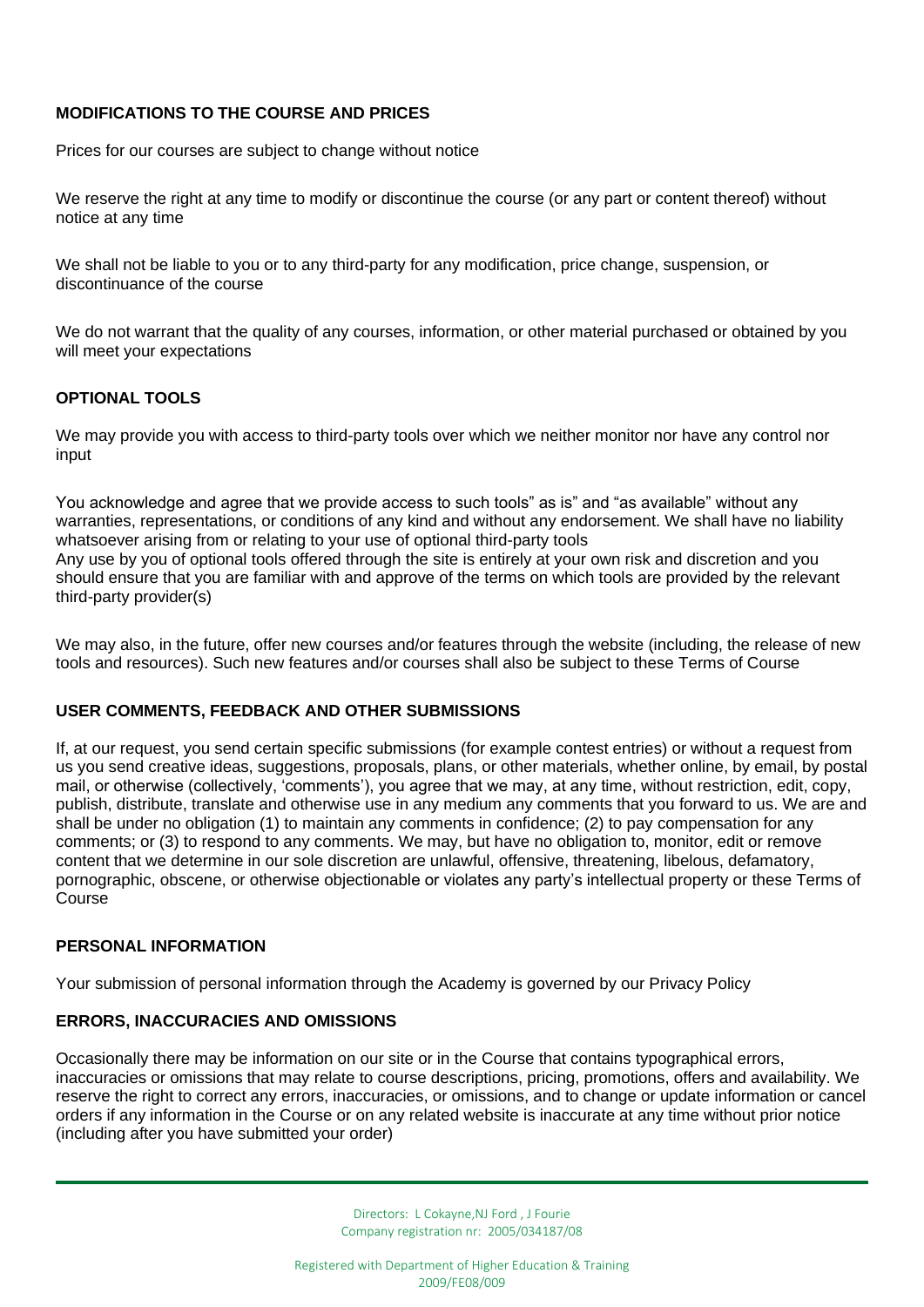We undertake no obligation to update, amend or clarify information in the Course or on any related website, including without limitation, pricing information, except as required by law. No specified update or refresh date applied in the Course or on any related website, should be taken to indicate that all information in the Course or on any related website has been modified or updated

### **PROHIBITED USES**

In addition to other prohibitions as set forth in the Terms of Course, you are prohibited from using the site or its content: (a) for any unlawful purpose; (b) to solicit others to perform or participate in any unlawful acts; (c) to violate any international, federal, provincial or state regulations, rules, laws, or local ordinances; (d) to infringe upon or violate our intellectual property rights or the intellectual property rights of others; (e) to harass, abuse, insult, harm, defame, slander, disparage, intimidate, or discriminate based on gender, sexual orientation, religion, ethnicity, race, age, national origin, or disability; (f) to submit false or misleading information; (g) to upload or transmit viruses or any other type of malicious code that will or may be used in any way that will affect the functionality or operation of the Course or of any related website, other websites, or the Internet; (h) to collect or track the personal information of others; (i) to spam, phish, pharm, pretext, spider, crawl, or scrape; (j) for any obscene or immoral purpose; or(k) to interfere with or circumvent the security features of the Course or any related website, other websites, or the Internet. We reserve the right to terminate your use of the Course or any related website for violating any of the prohibited uses

## **DISCLAIMER OF WARRANTIES; LIMITATION OF LIABILITY**

We do not guarantee, represent, or warrant that your use of our course will be uninterrupted, timely, secure, or error-free

We do not warrant that the results that may be obtained from the use of the Course will be accurate or reliable

You agree that from time to time we may remove the course for indefinite periods of time or cancel the course at any time, without notice to you

You expressly agree that your use of, or inability to use, the course is at your sole risk. The course and all products delivered to you through the course are (except as expressly stated by us) provided 'as is' and 'as available' for your use, without any representation, warranties or conditions of any kind, either express or implied, including all implied warranties or conditions of merchantability, merchantable quality, fitness for a particular purpose, durability, title, and non-infringement

In no case shall PCITA, our directors, officers, employees, affiliates, agents, contractors, interns, suppliers, course providers or licensors be liable for any injury, loss, claim, or any direct, indirect, incidental, punitive, special, or consequential damages of any kind, including, without limitation lost profits, lost revenue, lost savings, loss of data, replacement costs, or any similar damages, whether based in contract, tort (including negligence), strict liability or otherwise, arising from your use of any of the course or any products procured using the course, or for any other claim related in any way to your use of the course or any product, including, but not limited to, any errors or omissions in any content, or any loss or damage of any kind incurred as a result of the use of the course or any content (or product) posted, transmitted, or otherwise made available via the course, even if advised of their possibility. Because some states or jurisdictions do not allow the exclusion or the limitation of liability for consequential or incidental damages, in such states or jurisdictions, our liability shall be limited to the maximum extent permitted by law

#### **INDEMNIFICATION**

You agree to indemnify, defend, and hold harmless PCITA, subsidiaries, affiliates, partners, officers, directors, agents, contractors, licensors, course providers, subcontractors, suppliers, interns, and employees, harmless from any claim or demand, including reasonable attorneys' fees, made by any third-party due to or arising out of

> Directors: L Cokayne,NJ Ford , J Fourie Company registration nr: 2005/034187/08